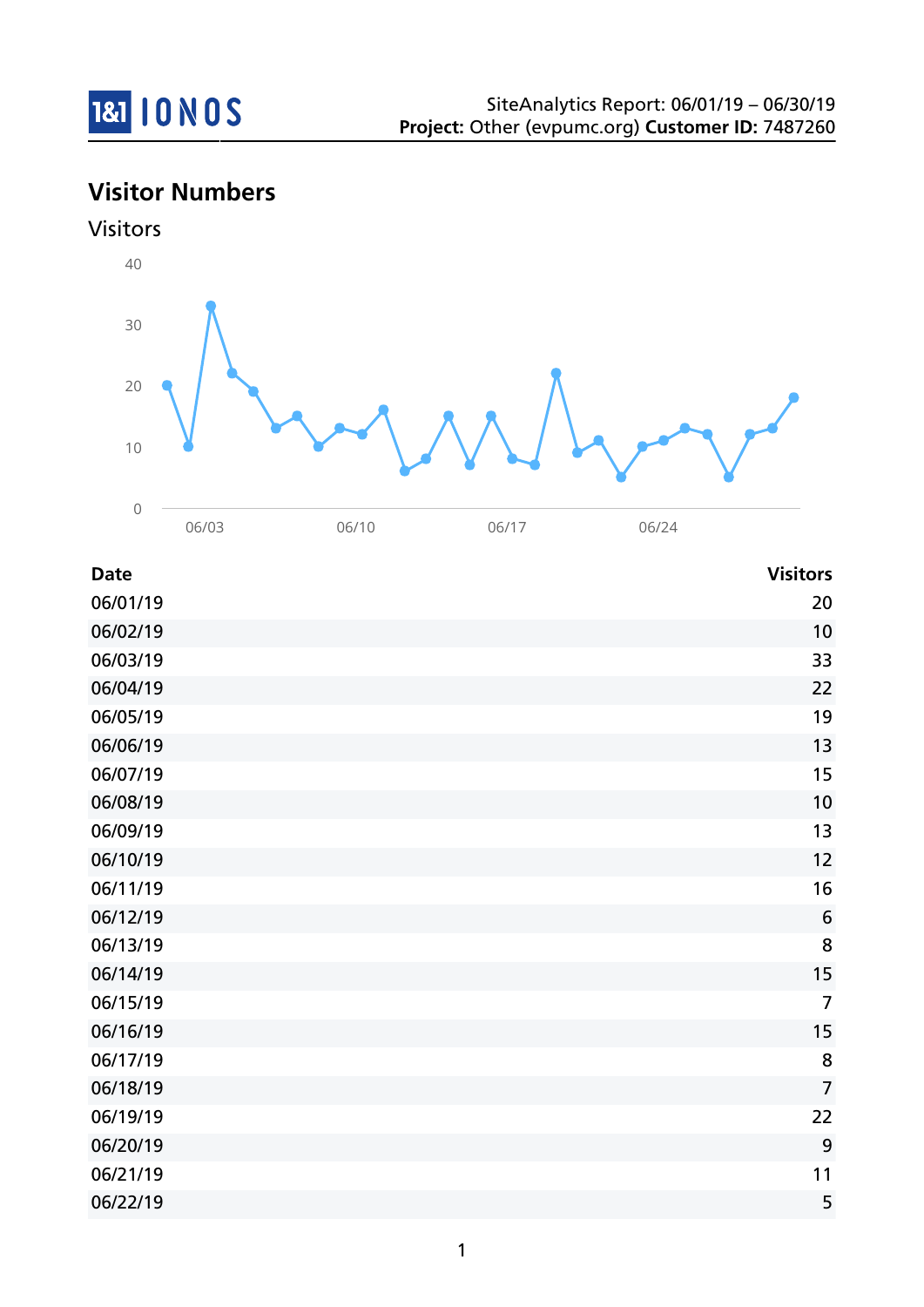# **1&1 10 NOS**

| <b>Date</b>  | <b>Visitors</b> |
|--------------|-----------------|
| 06/23/19     | 10              |
| 06/24/19     | 11              |
| 06/25/19     | 13              |
| 06/26/19     | 12              |
| 06/27/19     | 5               |
| 06/28/19     | 12              |
| 06/29/19     | 13              |
| 06/30/19     | 18              |
| <b>Total</b> | 390             |

## Sessions



| <b>Date</b> | <b>Sessions</b> |
|-------------|-----------------|
| 06/01/19    | 20              |
| 06/02/19    | 10              |
| 06/03/19    | 34              |
| 06/04/19    | 24              |
| 06/05/19    | 21              |
| 06/06/19    | 14              |
| 06/07/19    | 15              |
| 06/08/19    | 11              |
| 06/09/19    | 14              |
| 06/10/19    | 12              |
| 06/11/19    | 16              |
| 06/12/19    | 6               |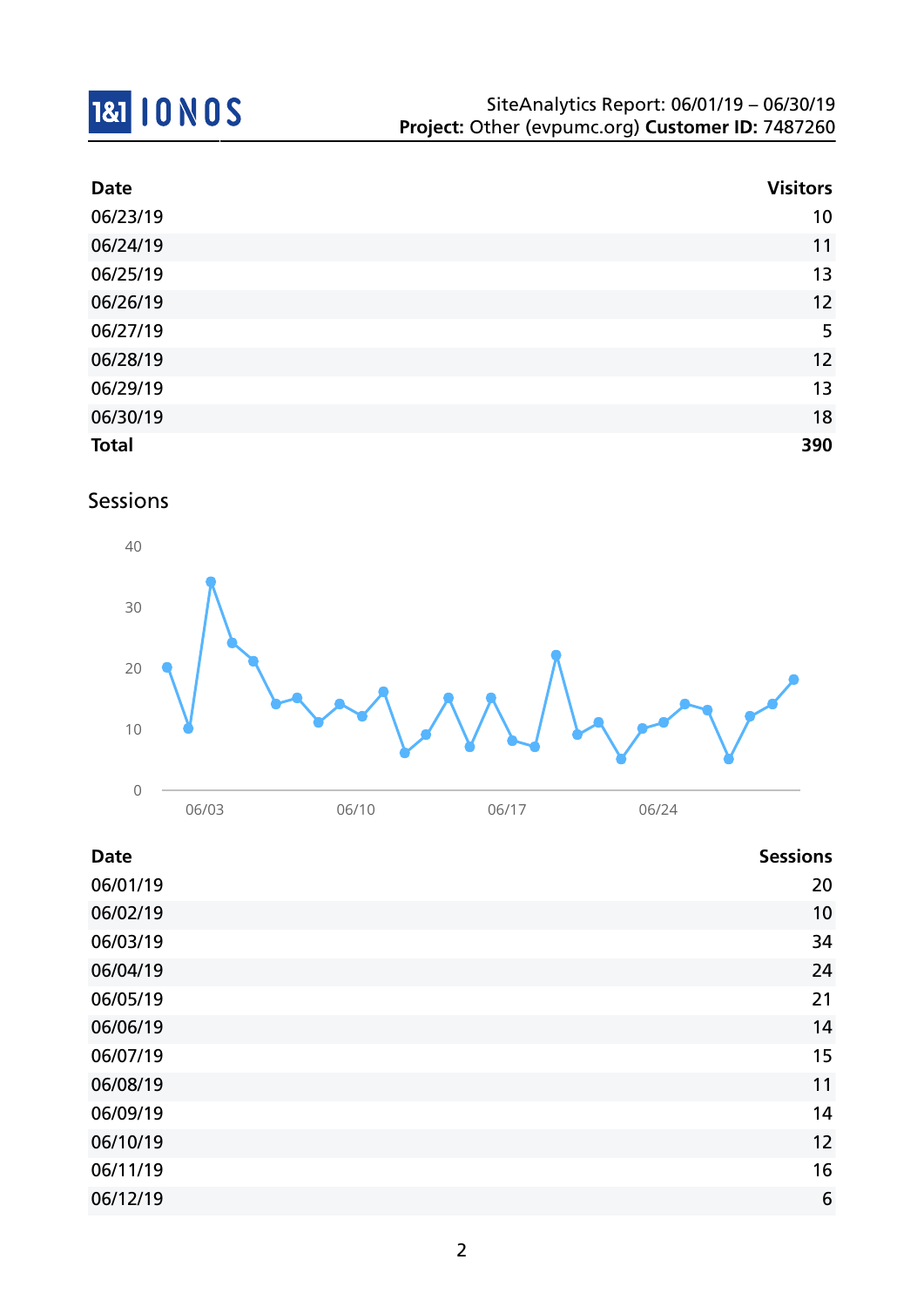

| <b>Date</b>  | <b>Sessions</b> |
|--------------|-----------------|
| 06/13/19     | 9               |
| 06/14/19     | 15              |
| 06/15/19     | $\overline{7}$  |
| 06/16/19     | 15              |
| 06/17/19     | 8               |
| 06/18/19     | $\overline{7}$  |
| 06/19/19     | 22              |
| 06/20/19     | 9               |
| 06/21/19     | 11              |
| 06/22/19     | 5               |
| 06/23/19     | 10              |
| 06/24/19     | 11              |
| 06/25/19     | 14              |
| 06/26/19     | 13              |
| 06/27/19     | 5               |
| 06/28/19     | 12              |
| 06/29/19     | 14              |
| 06/30/19     | 18              |
| <b>Total</b> | 402             |

## Search Engine Robots



| <b>Search Engine Robots</b> | <b>Sessions</b> | Percentage |
|-----------------------------|-----------------|------------|
| bingbot/2.0                 | 237             | 40.10%     |
| Crawler4j                   | 69              | 11.68%     |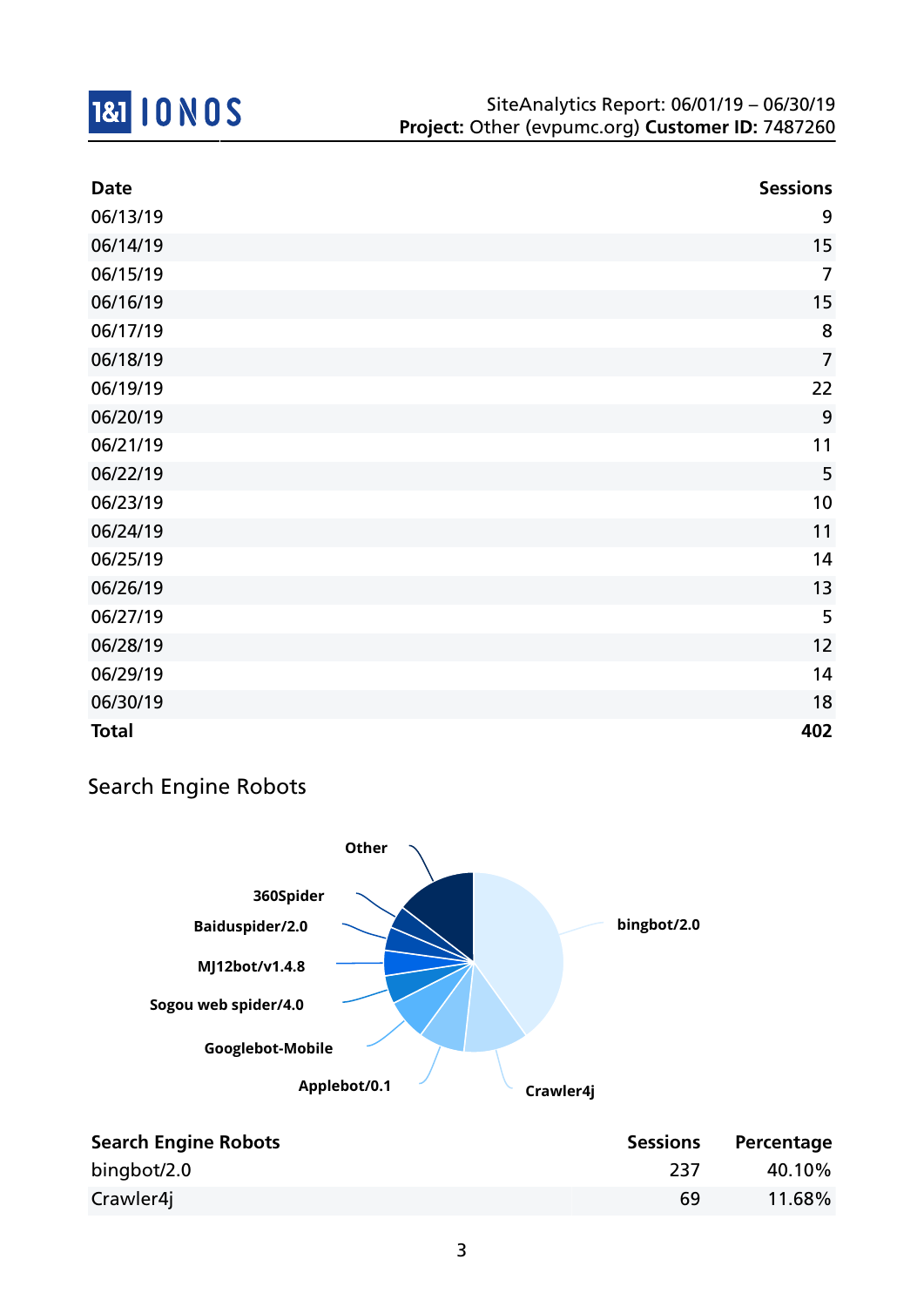

| <b>Search Engine Robots</b> | <b>Sessions</b> | Percentage |
|-----------------------------|-----------------|------------|
| Applebot/0.1                | 49              | 8.29%      |
| Googlebot-Mobile            | 44              | 7.45%      |
| Sogou web spider/4.0        | 30              | 5.08%      |
| MJ12bot/v1.4.8              | 27              | 4.57%      |
| Baiduspider/2.0             | 25              | 4.23%      |
| 360Spider                   | 24              | 4.06%      |
| YandexBot/3.0               | 12              | 2.03%      |
| Googlebot/2.1               | 10              | 1.69%      |
| Exabot/3.0                  | 9               | 1.52%      |
| Scrapy/1.5.0                | 8               | 1.35%      |
| Uptimebot/1.0               | 8               | 1.35%      |
| DuckDuckGo-Favicons-Bot/1.0 | $\overline{7}$  | 1.18%      |
| SeznamBot/3.2               | $\overline{7}$  | 1.18%      |
| WikiDo/1.1                  | 6               | 1.02%      |
| Cliqzbot/2.0                | 4               | 0.68%      |
| MojeekBot/0.6               | 4               | 0.68%      |
| Google favicon              | 3               | 0.51%      |
| ips-agent                   | 3               | 0.51%      |
| Mail.RU_Bot/2.0             | $\overline{2}$  | 0.34%      |
| Itx71                       | $\overline{2}$  | 0.34%      |
| CheckMarkNetwork/1.0        | 1               | 0.17%      |
| <b>Total</b>                | 591             | 100.00%    |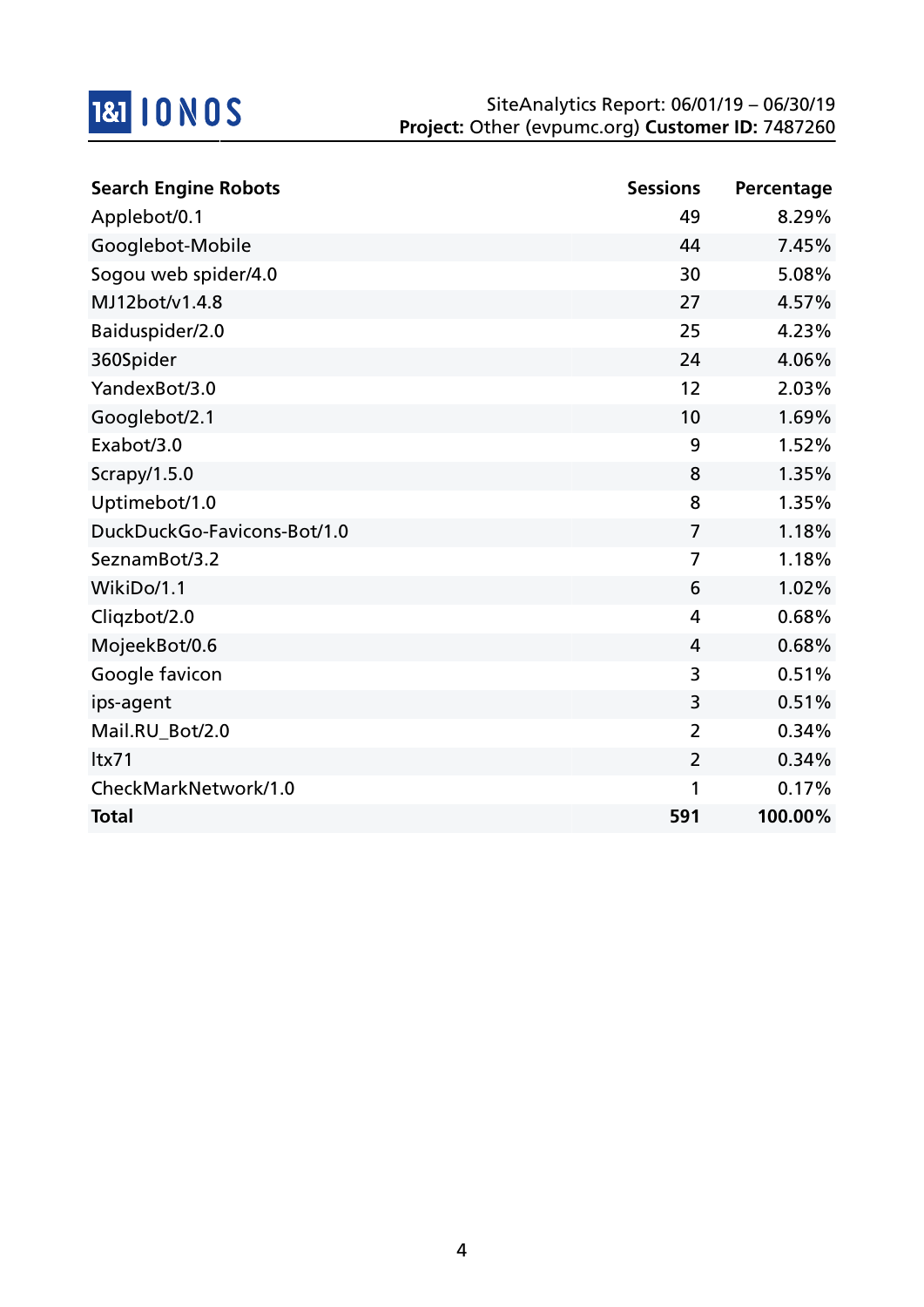

# **Page Analysis** Most Frequently Visited Pages



| <b>Pages</b>             | <b>Sessions</b> | Percentage |
|--------------------------|-----------------|------------|
| /Default.htm             | 330             | 49.77%     |
| /Elim.htm                | 37              | 5.58%      |
| /Announce.htm            | 34              | 5.13%      |
| /Sermons.htm             | 33              | 4.98%      |
| /NewsLetterIdx.htm       | 27              | 4.07%      |
| /Calendar.htm            | 22              | 3.32%      |
| /Stats.htm               | 22              | 3.32%      |
| /web_links.htm           | 21              | 3.17%      |
| <b>Morship.htm</b>       | 20              | 3.02%      |
| /Believe.htm             | 19              | 2.87%      |
| /M-Statement.htm         | 19              | 2.87%      |
| /St Johns.htm            | 18              | 2.71%      |
| /Elim-HISTORY.htm        | $\overline{7}$  | 1.06%      |
| /Elim_M-Statement.htm    | $\overline{7}$  | 1.06%      |
| /missions.htm            | $\overline{7}$  | 1.06%      |
| /valley_views1113.htm    | $\overline{7}$  | 1.06%      |
| /StJohns_M-Statement.htm | 6               | 0.90%      |
| /St Johns-HISTORY.htm    | 6               | 0.90%      |
| /valley_views0813.htm    | 6               | 0.90%      |
| /CalendarOld.htm         | 5               | 0.75%      |
| /valley_views0913.htm    | 5               | 0.75%      |
| /valley_views1013.htm    | 3               | 0.45%      |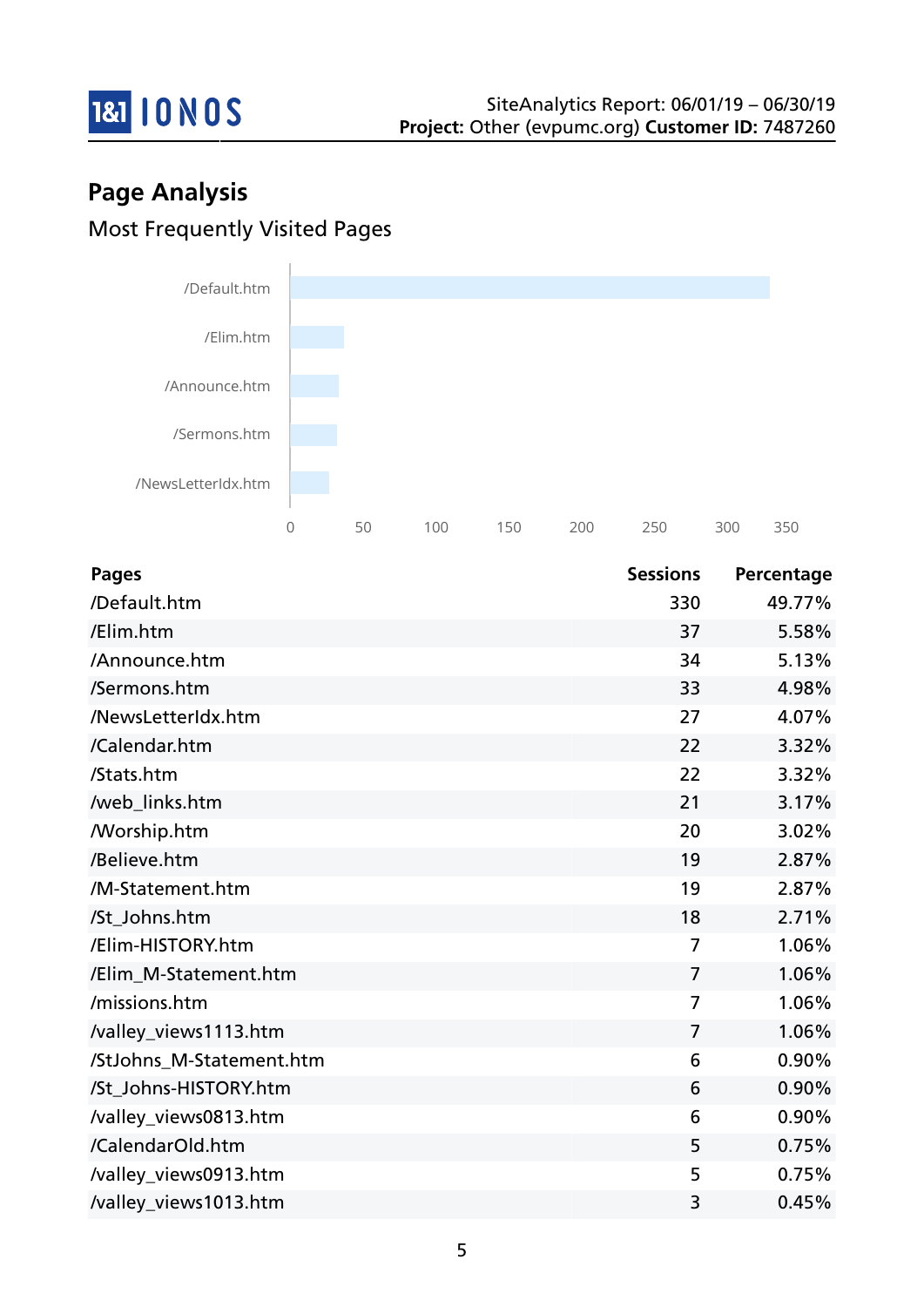

| Pages              | <b>Sessions</b> | Percentage |
|--------------------|-----------------|------------|
| /Ann-old.htm       |                 | 0.15%      |
| /Bulletins-old.htm |                 | 0.15%      |
| <b>Total</b>       | 663             | 100.00%    |

#### Keywords

No data is available for this report during the current time period.

## Referring Pages



| Pages                                     | <b>Sessions</b> |
|-------------------------------------------|-----------------|
| https://www.google.com/                   | 24              |
| http://www.sogou.com/web                  | 5               |
| 216.58.206.110                            |                 |
| http://www.dorothea.top/articles/9486743/ |                 |
| http://www.google.com/                    |                 |
| http://www.sjukdomar.n.nu/                |                 |
| https://king.host/                        |                 |
| https://www.ecosia.org/                   |                 |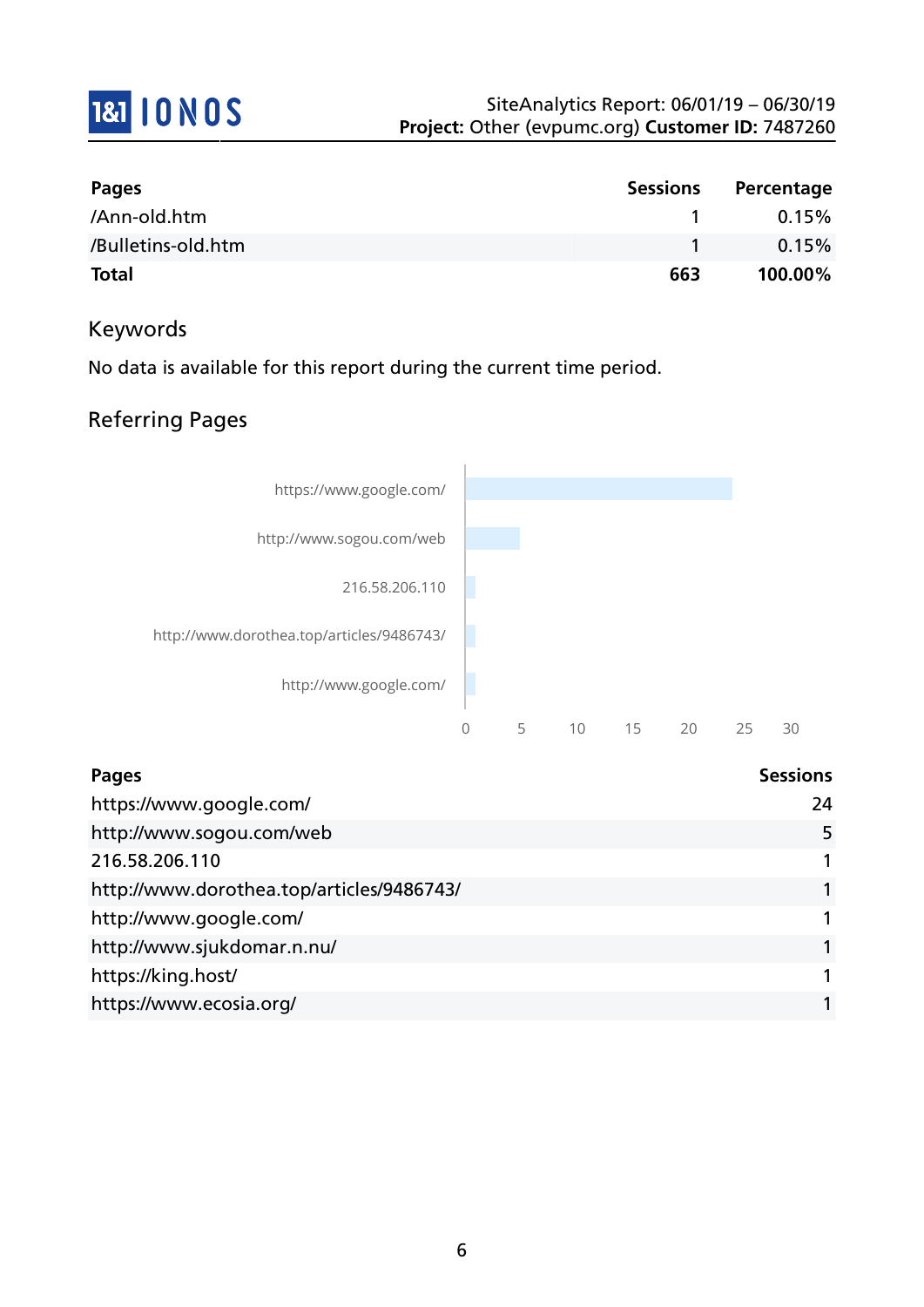

## **Browsers & Systems**

Browsers



| <b>Browsers</b>                  | <b>Sessions</b> | Percentage |
|----------------------------------|-----------------|------------|
| Chrome                           | 130             | 32.34%     |
| Firefox                          | 42              | 10.45%     |
| IE                               | 21              | 5.22%      |
| Safari mobile                    | 19              | 4.73%      |
| Opera                            | 9               | 2.24%      |
| <b>Chrome Mobile</b>             | 8               | 1.99%      |
| Microsoft Edge                   | $\overline{7}$  | 1.74%      |
| Python-requests                  | 6               | 1.49%      |
| Safari                           | 5               | 1.24%      |
| <b>Chrome Headless</b>           | $\overline{2}$  | 0.50%      |
| Silk                             | $\overline{2}$  | 0.50%      |
| <b>Android HttpURLConnection</b> | 1               | 0.25%      |
| Android browser                  | 1               | 0.25%      |
| Apache-HttpClient                | 1               | 0.25%      |
| <b>Mobile Samsung Browser</b>    | 1               | 0.25%      |
| OkHttp                           | 1               | 0.25%      |
| <b>CURL</b>                      | 1               | 0.25%      |
| Could not be identified          | 145             | 36.07%     |
| <b>Total</b>                     | 402             | 100.00%    |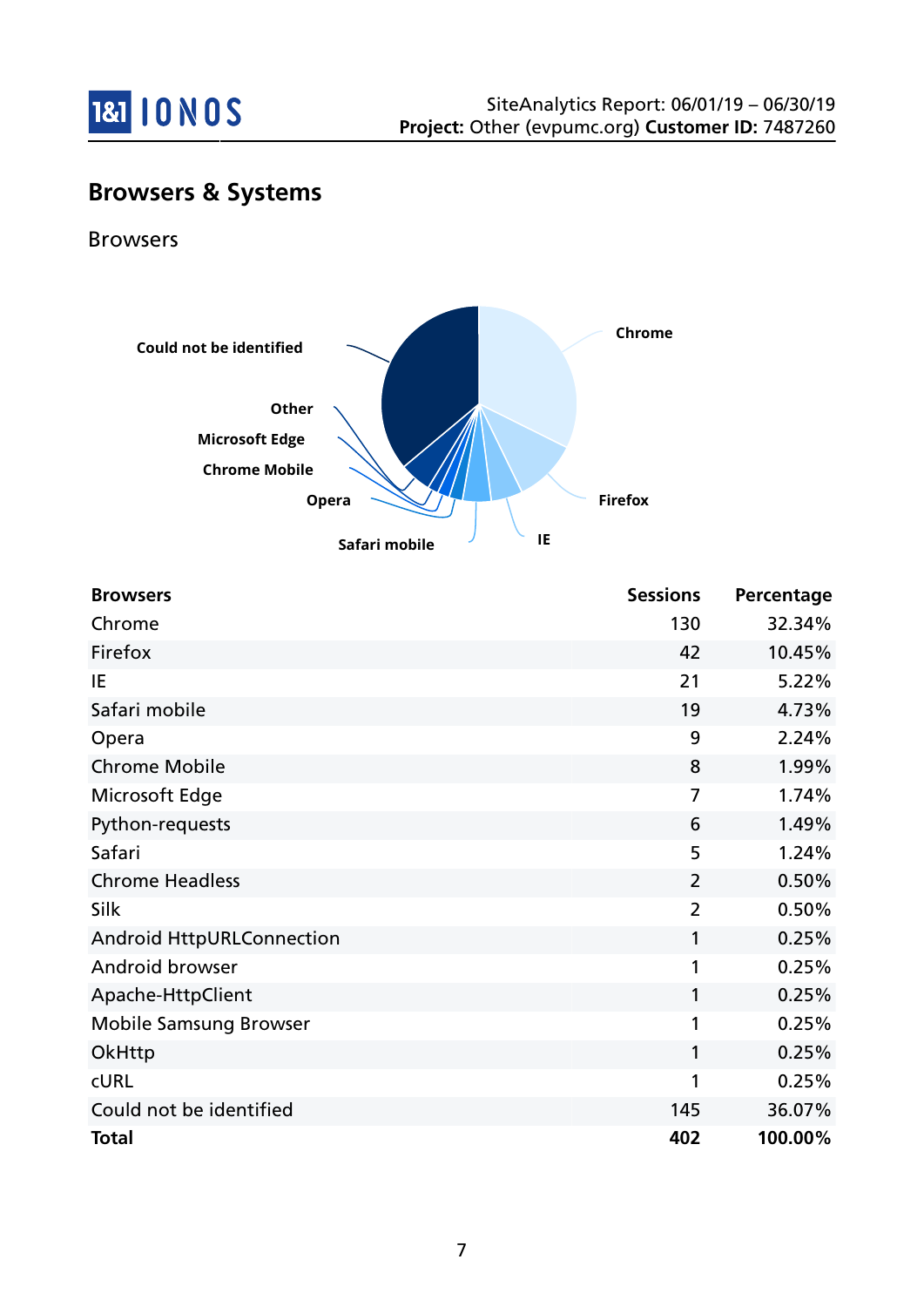

## Operating Systems



| <b>Operating Systems</b> | <b>Sessions</b> | Percentage |
|--------------------------|-----------------|------------|
| Windows                  | 151             | 37.56%     |
| OS X                     | 31              | 7.71%      |
| Linux                    | 23              | 5.72%      |
| iOS                      | 20              | 4.98%      |
| Android                  | 14              | 3.48%      |
| macOS                    | 9               | 2.24%      |
| <b>JVM</b>               | 1               | 0.25%      |
| Could not be identified  | 153             | 38.06%     |
| <b>Total</b>             | 402             | 100.00%    |

## **Visitor Locations**

Countries

| <b>Sessions</b> | Percentage |
|-----------------|------------|
| 210             | 52.24%     |
| 52              | 12.94%     |
| 27              | 6.72%      |
| 23              | 5.72%      |
| 14              | 3.48%      |
| 11              | 2.74%      |
| 8               | 1.99%      |
| 6               | 1.49%      |
| 6               | 1.49%      |
| 5               | 1.24%      |
|                 |            |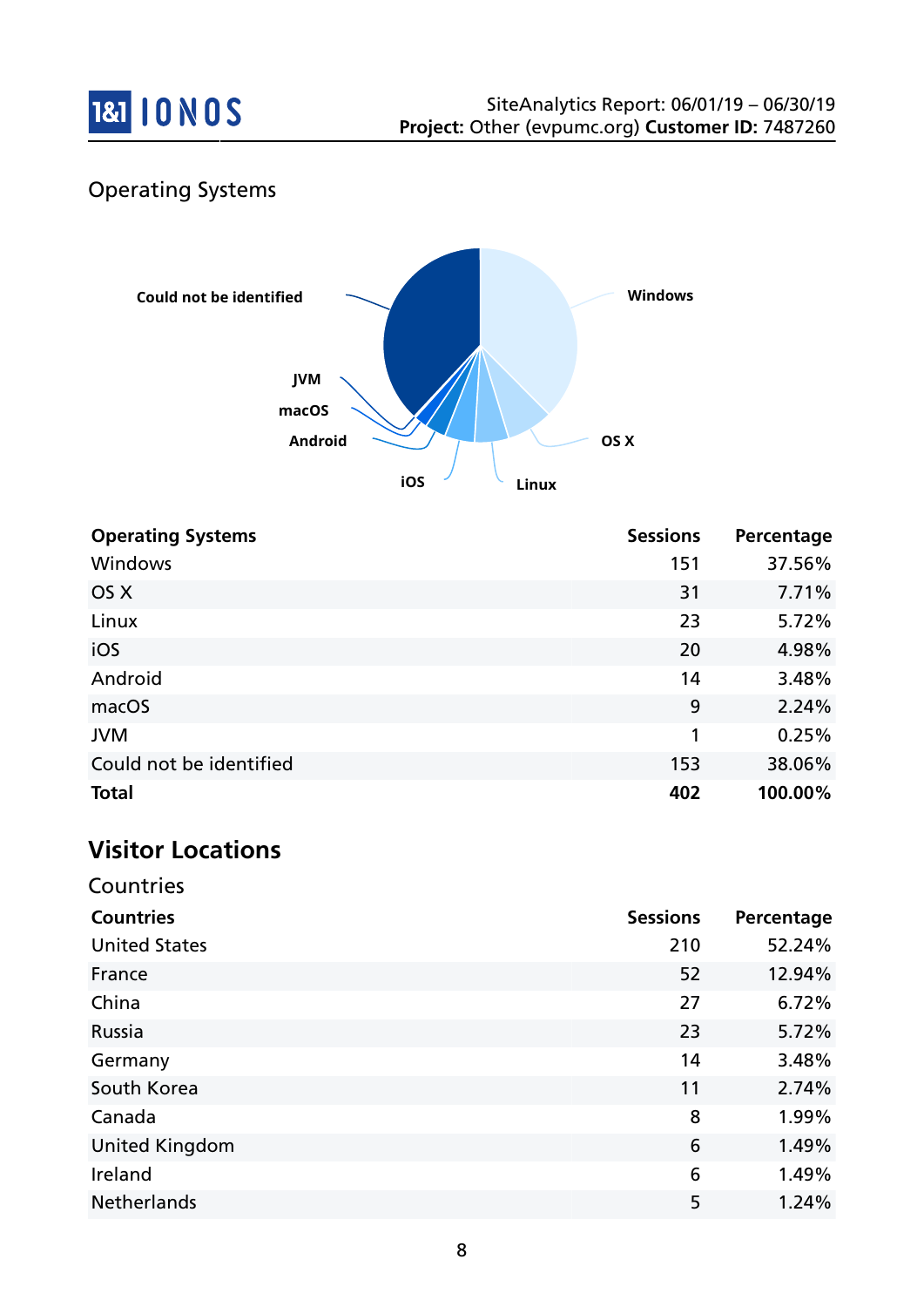

| <b>Countries</b>        | <b>Sessions</b> | Percentage |
|-------------------------|-----------------|------------|
| Ukraine                 | 5               | 1.24%      |
| Australia               | 3               | 0.75%      |
| <b>Brazil</b>           | 3               | 0.75%      |
| Italy                   | 3               | 0.75%      |
| Poland                  | 3               | 0.75%      |
| Sweden                  | 3               | 0.75%      |
| Hong Kong               | $\overline{2}$  | 0.50%      |
| India                   | $\overline{2}$  | 0.50%      |
| Albania                 | 1               | 0.25%      |
| Bangladesh              | $\mathbf{1}$    | 0.25%      |
| Chile                   | 1               | 0.25%      |
| Egypt                   | 1               | 0.25%      |
| Hungary                 | 1               | 0.25%      |
| Latvia                  | 1               | 0.25%      |
| Philippines             | 1               | 0.25%      |
| Romania                 | 1               | 0.25%      |
| Serbia                  | 1               | 0.25%      |
| Slovenia                | 1               | 0.25%      |
| Thailand                | 1               | 0.25%      |
| Turkey                  | 1               | 0.25%      |
| Vietnam                 | 1               | 0.25%      |
| Could not be identified | 3               | 0.75%      |
| <b>Total</b>            | 402             | 100.00%    |

## **Continents**

| <b>Continents</b>       | <b>Sessions</b> | Percentage |
|-------------------------|-----------------|------------|
| <b>North America</b>    | 218             | 54.23%     |
| Europe                  | 126             | 31.34%     |
| Asia                    | 47              | 11.69%     |
| South America           | 4               | 1.00%      |
| Oceania                 | 3               | 0.75%      |
| Africa                  | 1               | 0.25%      |
| Could not be identified | 3               | 0.75%      |
| <b>Total</b>            | 402             | 100.00%    |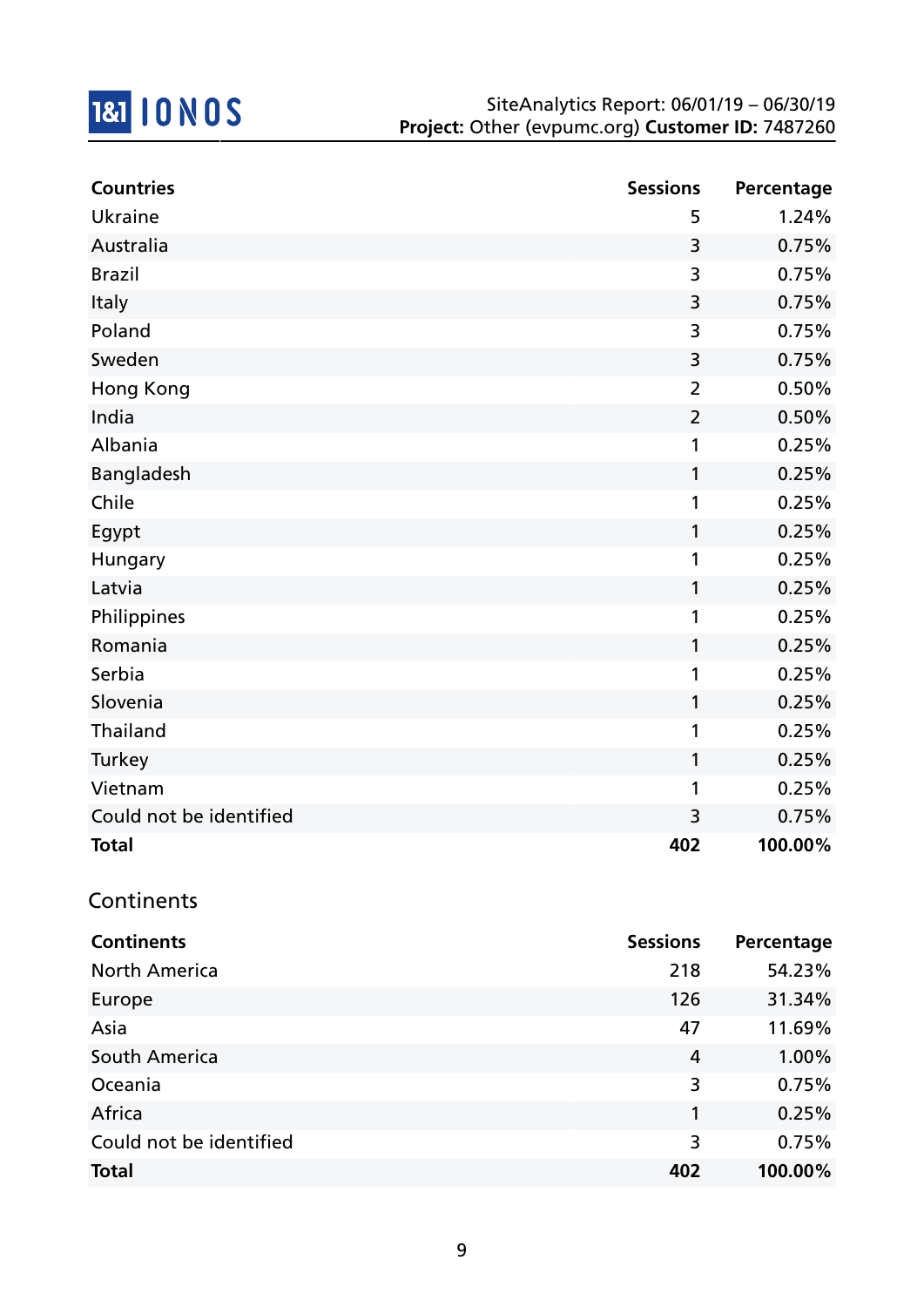

## **Information about the evaluations**

#### Visitors

This evaluation shows how many visitors accessed your website. Visitors are uniquely identified on the basis of the IP address and the browser ID. If a visitor goes to your website more than once a day, only one visitor is counted.

#### Sessions

This evaluation shows the number of sessions. A session starts when a visitor accesses your website and ends when he or she leaves it. A session ends automatically after 30 minutes without activity. If a visitor goes to your website more than once a day, multiple sessions are counted.

#### Search Engine Robots

This evaluation shows which search engine robots have accessed the pages of your website. Search engine robots automatically search the content of websites in order to keep search engine entries up to date.

#### Most Frequently Visited Pages

This evaluation shows which pages of your website were visited most often.

#### Keywords

This evaluations shows the keywords with which your website was most commonly found in search engines.

#### Referring Pages

This evaluation shows the websites from which visitors were transferred to your website.

#### Browsers

This evaluation shows which browsers visitors used to access your website. This way, you know which browsers to optimize your website for, for example.

#### Operating Systems

This evaluation shows which operating systems visitors used to access your website. This way, you know which operating systems are most popular with your visitors, for example, and you can optimize your website for these operating systems.